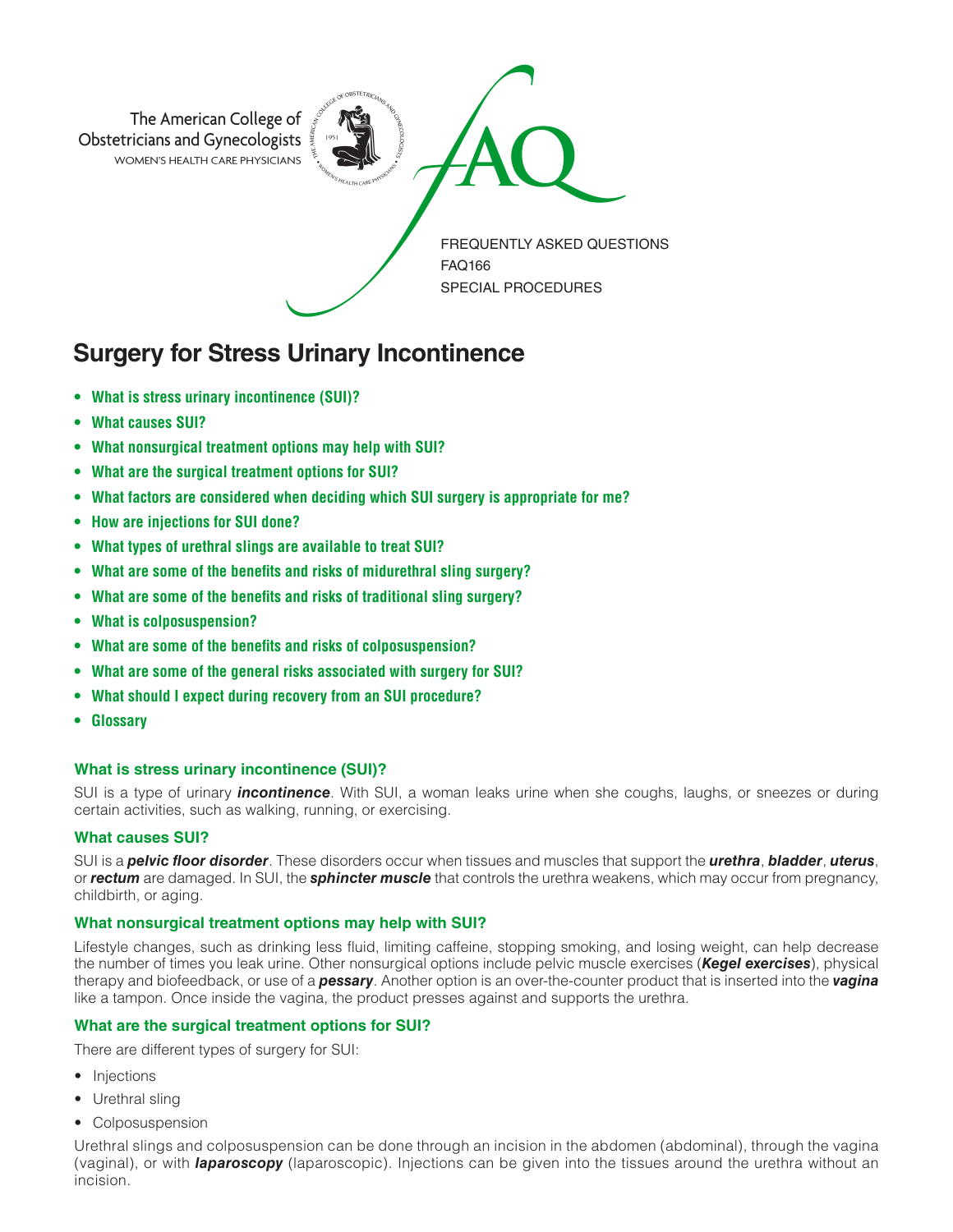## **What factors are considered when deciding which SUI surgery is appropriate for me?**

The type of surgery you have depends on many factors:

- Age
- Future childbearing plans
- Lifestyle
- Need for *hysterectomy* or treatment of other pelvic problems
- Medical history (if you have had *radiation therapy* for pelvic cancer or have already had surgery for incontinence)
- General health
- Cause of the problem

Before you have surgery, you should weigh all of the risks and benefits of your surgical options. Your health care professional can discuss these risks and benefits with you.

### **How are injections for SUI done?**

**Synthetic** materials are injected into the tissue around the urethra to provide support and to tighten the opening of the bladder neck. The procedure usually is performed in your health care professional's office with local *anesthesia*. A lighted scope is inserted into the urethra and the material is injected through a thin needle. The procedure takes less than 20 minutes. It may take two to three or more injections to get the desired result. The injections may improve symptoms but usually do not result in a complete cure of incontinence.

### **What types of urethral slings are available to treat SUI?**

There are two types of urethral slings that are used to treat SUI:

- 1. Midurethral sling—The midurethral sling is the most common type of surgery used to correct SUI. The sling is a narrow strap made of synthetic mesh that is placed under the urethra. It acts as a hammock to lift or support the urethra and the neck of the bladder.
- 2. Traditional sling—In this type of surgery, the sling is a strip of your own tissue taken from the lower abdomen or thigh. The ends of the sling are stitched in place through an incision in the abdomen.

### **What are some of the benefits and risks of midurethral sling surgery?**

Midurethral sling surgery usually takes less than 30 minutes to perform. It is an outpatient procedure, meaning that you usually can go home the same day. Recovery time generally is quicker than with other procedures for SUI.

If synthetic mesh is used, there is a small risk (less than 5%) that the mesh will erode through the vaginal tissue. Infection, long-term pain, and other problems can occur with the use of synthetic mesh. Additional surgery may be needed to fix these problems. Another risk is possible injury to the bladder or other pelvic organs by the instruments used to place the midurethral sling. These injuries usually do not lead to long-term problems.

### **What are some of the benefits and risks of traditional sling surgery?**

With traditional slings, there are none of the risks associated with synthetic mesh. However, this type of surgery requires more recovery time than midurethral sling surgery. You usually will need to stay in the hospital for a few days when having traditional sling surgery. Risks of this type of surgery include urinary problems after the surgery, such as urgency or difficulty urinating. If these problems occur, the sling may need to be adjusted.

### **What is colposuspension?**

In colposuspension, the part of the urethra nearest to the bladder is restored to its normal position. The most common type of colposuspension performed is called the Burch procedure. The bladder neck is supported with a few stitches placed on either side of the urethra. These stitches keep the bladder neck in place and help support the urethra.

### **What are some of the benefits and risks of colposuspension?**

Colposuspension can be performed with an abdominal incision or with laparoscopy. When performed through an abdominal incision, the recovery time is similar to that of a traditional sling procedure. When performed by laparoscopy, you often can go home the same day.

Risks include urinary problems after the surgery. The stitches may need to be loosened if this happens.

### **What are some of the general risks associated with surgery for SUI?**

The following risks are associated with any type of surgery for SUI:

- Injury to the bladder, bowel, blood vessels, or nerves
- Bleeding
- Infection of the urinary tract or wound infections